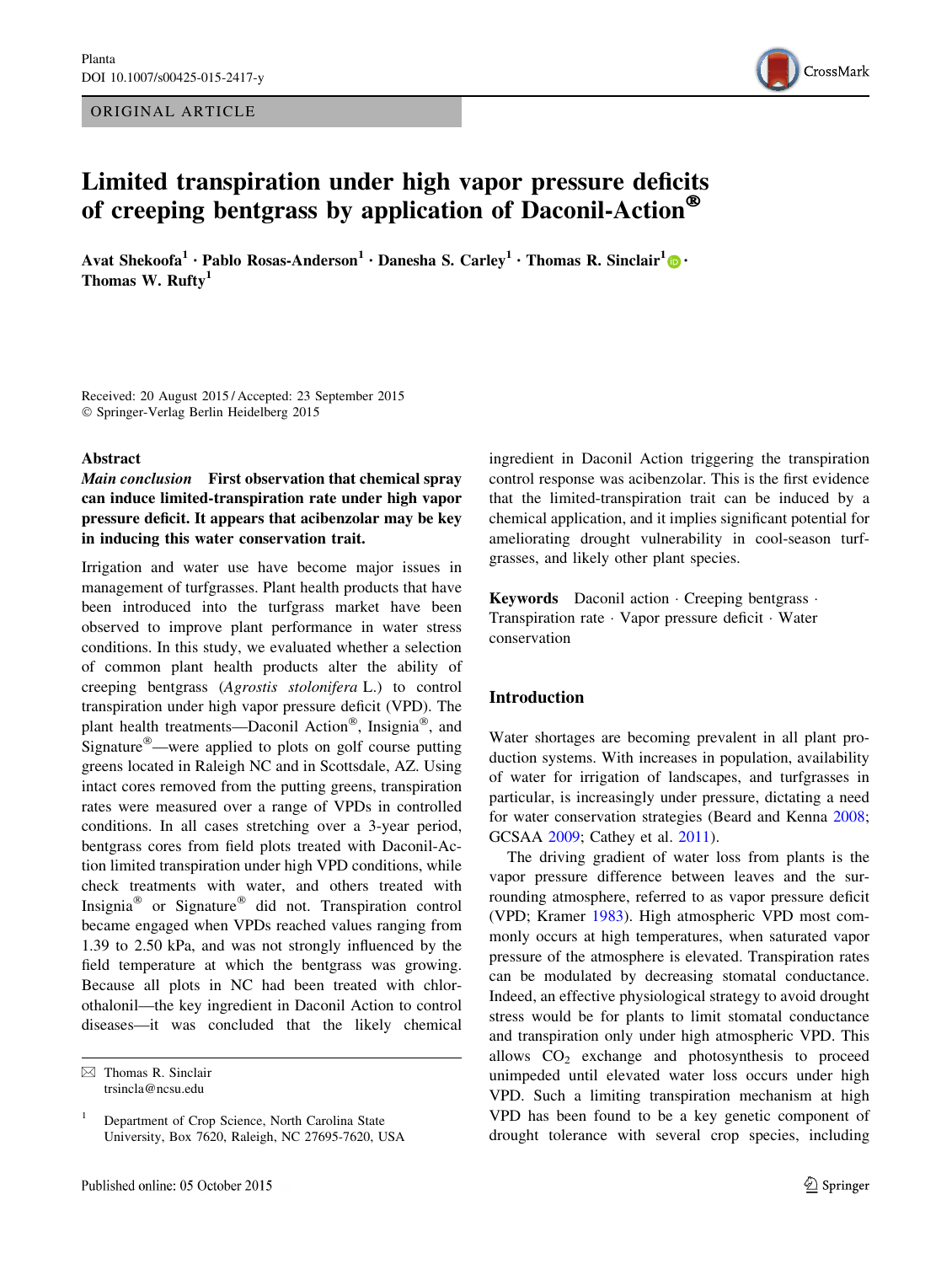soybean (Glycine max (L.) Merr.) (Sadok and Sinclair [2009;](#page-6-0) Seversike et al. [2013\)](#page-6-0), maize (Zea mays L.) (Yang et al. [2012;](#page-6-0) Gholipoor et al. [2013](#page-6-0)), and sorghum (Sorghum bicolor L.) (Shekoofa et al. [2014\)](#page-6-0). In these cases, transpiration rate increases linearly with increasing VPD until a breakpoint VPD is reached above which there is little or no further increase in transpiration rate with increasing VPD.

Recent studies with tall fescue (Festuca arundinacea Schreb.) have revealed the presence of the limited-transpiration trait under high VPD similar to those with the crop species (Sermons et al. [2012\)](#page-6-0). In experiments where VPD was increased step-wise at an optimal temperature of 21  $°C$ , expression of a limited-transpiration response occurred at 1.45 kPa and little additional transpiration rate increase occurred at higher VPD, indicating stomatal conductance control. After a shift to a temperature of 29  $\degree$ C, well above fescue's optimal growth range, transpiration control was lost. Although some transpiration control was present after an extended acclimation period (7 days), the degree of recovery was limited. A similar heat sensitivity of the transpiration control mechanism is being addressed in plant breeding programs developing droughttolerant crop species (Yang et al. [2012](#page-6-0); Seversike et al. [2013\)](#page-6-0).

In addition to genetic sources of transpiration regulation under high VPD, another option might be to have a chemically induced transpiration regulation by spraying foliage. Such an option would be useful for use with plant species in which a genetic resource for the trait has not be identified, or it is not expressed at high temperatures such as in tall fescue. In addition, a chemical spray may allow more controlled management of water such that the chemical is applied only when more controlled water use is required. Otherwise, stomata can be allowed to remain fully open to maximize growth. While there is currently no direct evidence that an external chemical spray can induce the limited-transpiration response, numerous 'plant health' chemical treatments appear to protect turfgrasses from severe drought stress in high temperature summer months, which is when high VPD conditions commonly occur. One possibility is that the physiological benefits of the plant health treatments include transpiration control and avoidance of drought-stress damage.

The objective of the experiments described in this manuscript was to evaluate whether a select group of 'plant health' chemicals led to or enhanced transpiration control at high VPD. The approach involved treatment applications to plots of creeping bentgrass (Agrostis stolonifera L.) on golf course putting greens, periodic removal of intact plant/soil cores, and then moving the cores into a controlled environment for analyses of their VPD response. The chemical groups were selected from those commonly proposed to have plant heath advantages—Daconil-

Action<sup>®</sup> (Syngenta Corp.), Insignia<sup>®</sup> (BASF Corp.), and Signature<sup>®</sup> (Bayer Corp.). The treatment applications in the field were done at two locations and the samplings of cores were done over a range of field temperatures. Measurement of VPD responses was conducted at a relatively high temperature for this 'cool-season' grass species to determine whether effects were expressed under high temperature conditions.

## Materials and methods

Treatment plots were established on plots of creeping bentgrass putting greens at the N.C. State University Turfgrass Research Laboratory in Raleigh, NC, and also at Desert Mountain Golf Club in Scottsdale, AZ. The greens were built to USGA specifications, with soils 85–90 % sand and 10–15 % peat. Four spray treatments were applied at both locations: (1) a water-only check; (2) Daconil Action (Chlorothalonil, Acibenzolar-S-methyl); (3) Insignia (Pyraclostrobin); and (4) Signature (Fosetyl-Al). At the NC site, Primo  $Maxx^{\circledR}$  (Trinexapac-ethyl) was included with all treatments; Appear® was included in the Daconil Action treatment, and Daconil Ultrex (Chlorothalonil) and Subdue (Mefenoxam) were applied every other week to suppress fungal diseases. None of the additions were included at AZ. Details regarding each of the chemicals and application amounts are given in Table [1.](#page-2-0) The spray volume for all treatments was 81 mL  $\mathrm{m}^{-2}$ . Plots were maintained free of water-deficit stress and weeds using best management practices, and all plots were judged to be of excellent quality.

The experimental design was four 0.9 m  $\times$  1.8 m plots for each chemical treatment. The chemical treatments were applied at two-week intervals using a backpack sprayer system at a pressure of 40 psi. Applications were done in the morning before 09:00 am (EST) on various dates in 2012 and 2013 in NC and 2013 and 2014 in AZ (refer to Tables [2](#page-3-0), [3](#page-4-0)). Treatments were repeatedly applied to the same plots during each year, and the sampling of turf cores began only after two treatments had been applied to the plots. Cores (10-cm diameter and approximately 12-cm deep) were collected using a putting green cup cutter on the morning following chemical spray applications with no intervening irrigation of the plots. At NC, one core was harvested from three replicate plots of each of the four treatments. The cores were immediately placed into specially constructed 10-cm diameter polyvinyl chloride pots. The pots were transported to the North Carolina State University Phytotron and put into a walk-in growth chamber with light provided at 600  $\mu$ m m<sup>-2</sup> h<sup>-1</sup> during a 12-h light period and day/night temperatures controlled at  $32/26$  °C.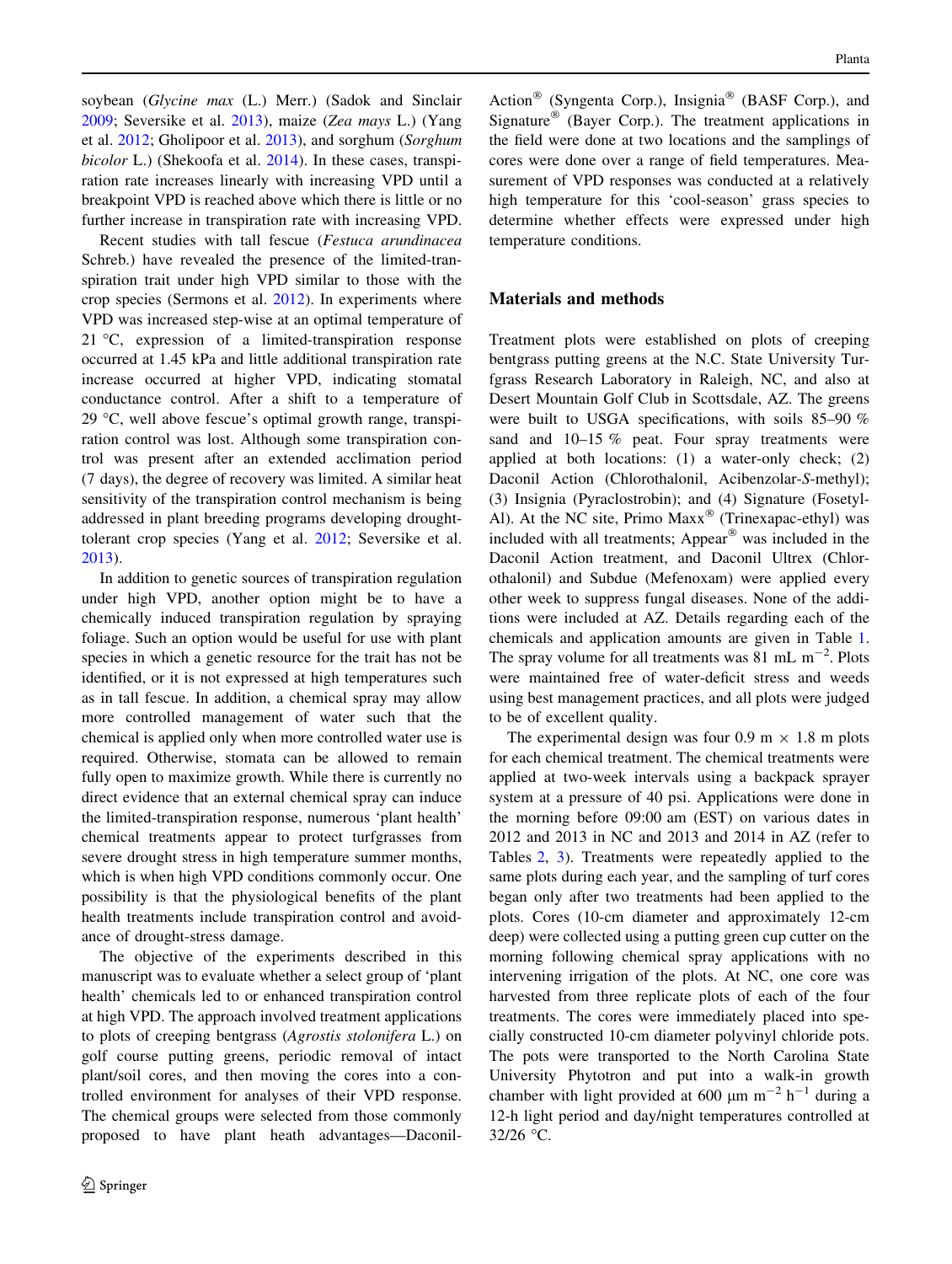<span id="page-2-0"></span>Table 1 Chemicals applied to creeping bentgrass in field experiments

| Product                                                    | Application                             | Active<br>ingredient                       | % Active<br>ingredient | Intended use              | Plant health properties <sup>a</sup>                                                                                                                                  |
|------------------------------------------------------------|-----------------------------------------|--------------------------------------------|------------------------|---------------------------|-----------------------------------------------------------------------------------------------------------------------------------------------------------------------|
| Daconil Action 1.27 $\mu$ L m <sup>-2</sup> Chlorothalonil |                                         |                                            | 53.9                   | Fungicide/plant<br>health | Stimulates production of pathogenesis-related<br>proteins and activates systemic acquired resistance<br>and reduces environmental stresses                            |
| Appear                                                     | 2.18 $\mu$ L m <sup>-2</sup> Potassium  | phosphite                                  | 53.3                   | Plant health              | Improved disease control (like Daconil action, this<br>enhances SAR), even in extreme temperatures, and<br>improves turf quality and appearance (with the<br>pigment) |
| Insignia SC                                                |                                         | $0.25 \mu L \text{ m}^{-2}$ Pyraclostrobin | 23.3                   | Fungicide/plant<br>health | Controls diseases, helps with stress management<br>including: drought/moisture, mechanical, and<br>temperature extremes                                               |
| Signature 80<br><b>WDG</b>                                 | 1.22 g m <sup><math>^{-2}</math></sup>  | Fosetyl-al                                 | 80.0                   | Fungicide/plant<br>health | Directly controls diseases, induces resistance,<br>manages radiation and improves carbohydrate<br>accumulation                                                        |
| Primo Maxx                                                 | $0.05 \mu L \text{ m}^{-2}$ Trinexapac- | ethyl                                      | 11.3                   | Growth regulator          | (Not a "plant health" product)—reduces gibberellin<br>production resulting in less leaf extension, denser<br>turf canopy, and improved green color                    |
| Daconil Ultrex $1.07 \text{ g m}^{-2}$                     |                                         | Chlorothalonil                             | 82.5                   | Fungicide                 | (Not a "plant health" product) fungicide: activates<br>systemic acquired resistance (as with Daconil<br>Action)                                                       |
| Subdue Maxx                                                | 0.36 $\mu$ L m <sup>-2</sup> Mefenoxam  |                                            | 22.0                   | Fungicide                 | (Not a "plant health" product)—used for pythium<br>control                                                                                                            |

<sup>a</sup> Properties based on claims made by marketing company

Core sampling from the plots in AZ was the same as in NC except once the cores were harvested they were each placed in heavy plastic sleeves slightly larger than the cores. The sleeves maintained the integrity of the cores and prevented water loss. The cores were tightly packed in a luggage container and on the same day taken as carry-on luggage on a commercial airliner to NC. Once the cores arrived at the Phytotron at NCSU, the cores were installed in the 10-cm polyvinyl chloride pots used in the transpiration measurements.

Once in the growth chamber, all cores were watered and allowed to acclimate for 1 day. Then, a 6-L clear chamber was attached to the top of each pot so that VPD could be controlled and transpiration rate measured. The protocol for measuring the transpiration response to VPD was similar to that described by Fletcher et al. [\(2007](#page-6-0)). Transpiration responses were measured on two consecutive days using step-wise increases in VPD, starting from low (0.5–1.5 kPa) then to medium (1.5–2.5 kPa), and next a high VPD range (2.5–3.5 kPa). At each step, the VPD in the chambers was allowed to stabilize for 30 min and then water loss was measured gravimetrically over a 1-h period. Transpiration rate for each pot was expressed as  $g \text{ m}^{-2} \text{ min}^{-1}$ . The cores were watered after the first day of measurement to ensure well-watered conditions. Environmental sensors were used to measure temperature and humidity in each chamber, allowing calculation and monitoring of VPD.

#### Statistical analysis

Transpiration rate data from the 2 days of measurement for a set of cores were combined and initially subjected to a two-segment linear regression analysis (Prism 6.0, Graph-Pad, Software Inc.). The regression generated slopes for each of the two segments and the VPD at which the two segments intersect. The intersection of the two linear segments is defined as the breakpoint in the transpiration response to increasing VPD. If the slopes of the two linear segments were not significantly different ( $p\lt0.05$ ), then all data for that treatment were re-analyzed using a single linear regression. This approach allowed clear differentiation between the expression of the limited-transpiration trait with a VPD breakpoint, or the lack of expression of the trait.

#### Results

Bentgrass core samples treated with the plant health chemicals were collected for measurement of transpiration rate response to VPD on seven dates in NC and four dates in AZ (Tables [2,](#page-3-0) [3](#page-4-0)). A clear segregation was observed in all cases between the two-segment transpiration response to increasing VPD obtained from the Daconil-Action spray and the linear response of the other treatments, as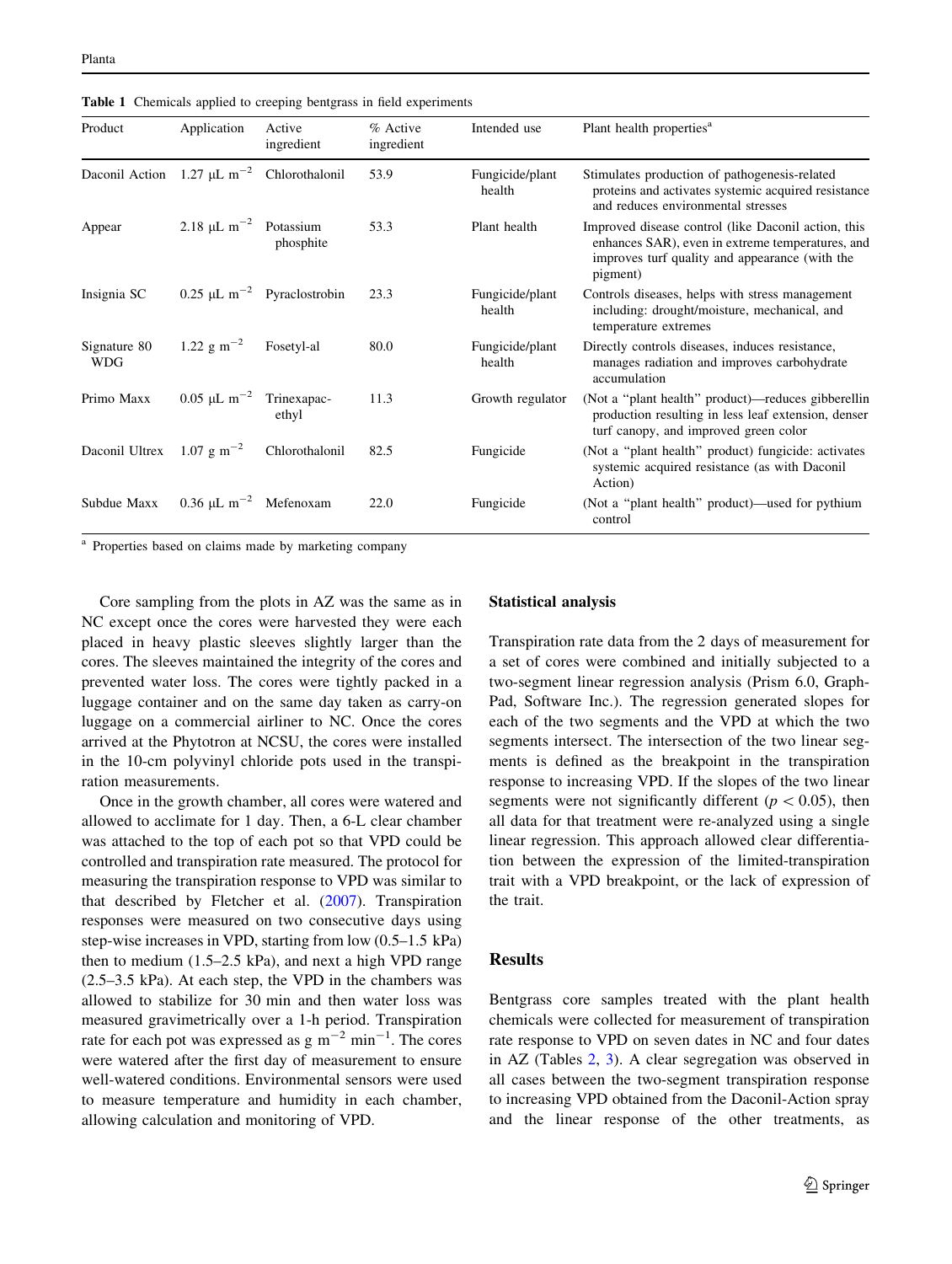| Date          | Temp. (°C) | Treatment      | TR VPD breakpoint $\pm$ SE | Slope $1 \pm SE$ | Slope $2 \pm SE$ | $R^2$ |
|---------------|------------|----------------|----------------------------|------------------|------------------|-------|
| 26 Sep, 2012  | 27         | Water          |                            | $4.99 \pm 0.59$  |                  | 0.81  |
|               |            | Daconil Action | $2.50 \pm 0.14$            | $8.00 \pm 1.51$  | $1.08 \pm 0.57$  | 0.94  |
|               |            | Insignia       |                            | $4.10 \pm 0.53$  |                  | 0.78  |
|               |            | Signature      |                            | $3.99 \pm 0.66$  |                  | 0.69  |
| 2 Oct, 2012   | 30         | Water          |                            | $5.58 \pm 0.53$  |                  | 0.87  |
|               |            | Daconil Action | $2.44 \pm 0.25$            | $6.54 \pm 1.42$  | $0.66 \pm 1.49$  | 0.80  |
|               |            | Insignia       |                            | $4.71 \pm 0.53$  |                  | 0.82  |
|               |            | Signature      |                            | $5.14 \pm 0.55$  |                  | 0.84  |
| 10 Oct, 2012  | 18         | Water          |                            | $9.38 \pm 0.81$  |                  | 0.88  |
|               |            | Daconil Action | $2.10 \pm 0.29$            | $12.23 \pm 4.84$ | $0.85 \pm 1.36$  | 0.89  |
|               |            | Insignia       |                            | $4.99 \pm 0.57$  |                  | 0.83  |
|               |            | Signature      |                            | $4.46 \pm 0.49$  |                  | 0.83  |
| 5 June, 2013  | 26         | Water          |                            | $4.69 \pm 0.40$  |                  | 0.88  |
|               |            | Daconil Action | $1.50 \pm 0.29$            | $8.05 \pm 1.03$  | $2.36 \pm 1.15$  | 0.91  |
|               |            | Insignia       |                            | $3.84 \pm 0.55$  |                  | 0.78  |
|               |            | Signature      |                            | $3.50 \pm 0.57$  |                  | 0.68  |
| 9 June, 2013  | 30         | Water          |                            | $4.46 \pm 0.72$  |                  | 0.69  |
|               |            | Daconil Action | $1.39 \pm 0.27$            | $10.53 \pm 3.04$ | $2.97 \pm 1.15$  | 0.90  |
|               |            | Insignia       |                            | $5.80 \pm 0.49$  |                  | 0.90  |
|               |            | Signature      |                            | $3.38 \pm 0.40$  |                  | 0.81  |
| 1 July, 2013  | 26         | Water          |                            | $3.57 \pm 0.21$  |                  | 0.93  |
|               |            | Daconil Action | $1.90 \pm 0.79$            | $5.05 \pm 3.69$  | $1.21 \pm 1.00$  | 0.75  |
|               |            | Insignia       |                            | $3.65 \pm 0.42$  |                  | 0.82  |
|               |            | Signature      |                            | $3.21 \pm 0.36$  |                  | 0.82  |
| 29 July, 2013 | 27         | Water          |                            | $3.46 \pm 0.49$  |                  | 0.75  |
|               |            | Daconil Action | $1.82 \pm 0.51$            | $5.56 \pm 1.72$  | $2.57 \pm 0.81$  | 0.86  |
|               |            | Insignia       |                            | $3.21 \pm 0.13$  |                  | 0.97  |
|               |            | Signature      | $\overline{\phantom{0}}$   | $3.31 \pm 0.42$  |                  | 0.78  |

<span id="page-3-0"></span>Table 2 Results from single- and two-segment linear regressions of transpiration responses of creeping Bentgrass cores exposed to step-wise increases in VPD

The cores were taken from replicated plots treated with various plant health chemicals on putting greens at NC State University in 2012 and 2013. Values for the regression slopes are expressed as g  $m^{-2}$  min<sup>-1</sup> kPa<sup>-1</sup>. All of the data are means of analyses with three cores, and all transpiration responses to VPD were measured at 32 °C. Dashes for breakpoint and slope 2 reflect the fact that there was a single linear response and no breakpoint was detected. Dates and temperatures are the time of core removal

illustrated in Fig. [1](#page-4-0). In all tests, there was a clear twosegment response in the results from the Daconil-Action treatment while the data for the water spray and the other two chemical treatments had a linear response over the entire range of tested VPD (Tables 2, [3](#page-4-0)).

The VPD breakpoint value observed as a result of the Daconil-Action spray of the bentgrass plots varied among tests. In NC, the VPD breakpoint ranged from 1.39 kPa to a high of 2.50 kPa (Table 2). In AZ, the VPD breakpoint for Daconil-Action ranged from 1.80 to 2.50 kPa. The values of the individual VPD breakpoints were not found to correspond to the time of year or temperature conditions when the treatments were applied and samples collected.

The initial slope of the two-segment response exhibited by the Daconil-Action treatment was somewhat greater than the slope of the single linear regression of the other treatments. On average, the increase in slope was 1.5 times greater than the water spray treatment. Above the breakpoint VPD, the regression slope was substantially decreased below the initial slope and the slope of the other treatments. This indicates a substantial conservation of water by creeping bentgrass under high VPD following Daconil-Action treatment.

### **Discussion**

The current research explored the possibility that a selected group of 'plant health' chemicals might trigger the ability of creeping bentgrass to limit transpiration rate at high VPD. The results from two very different geographic locations with different climates consistently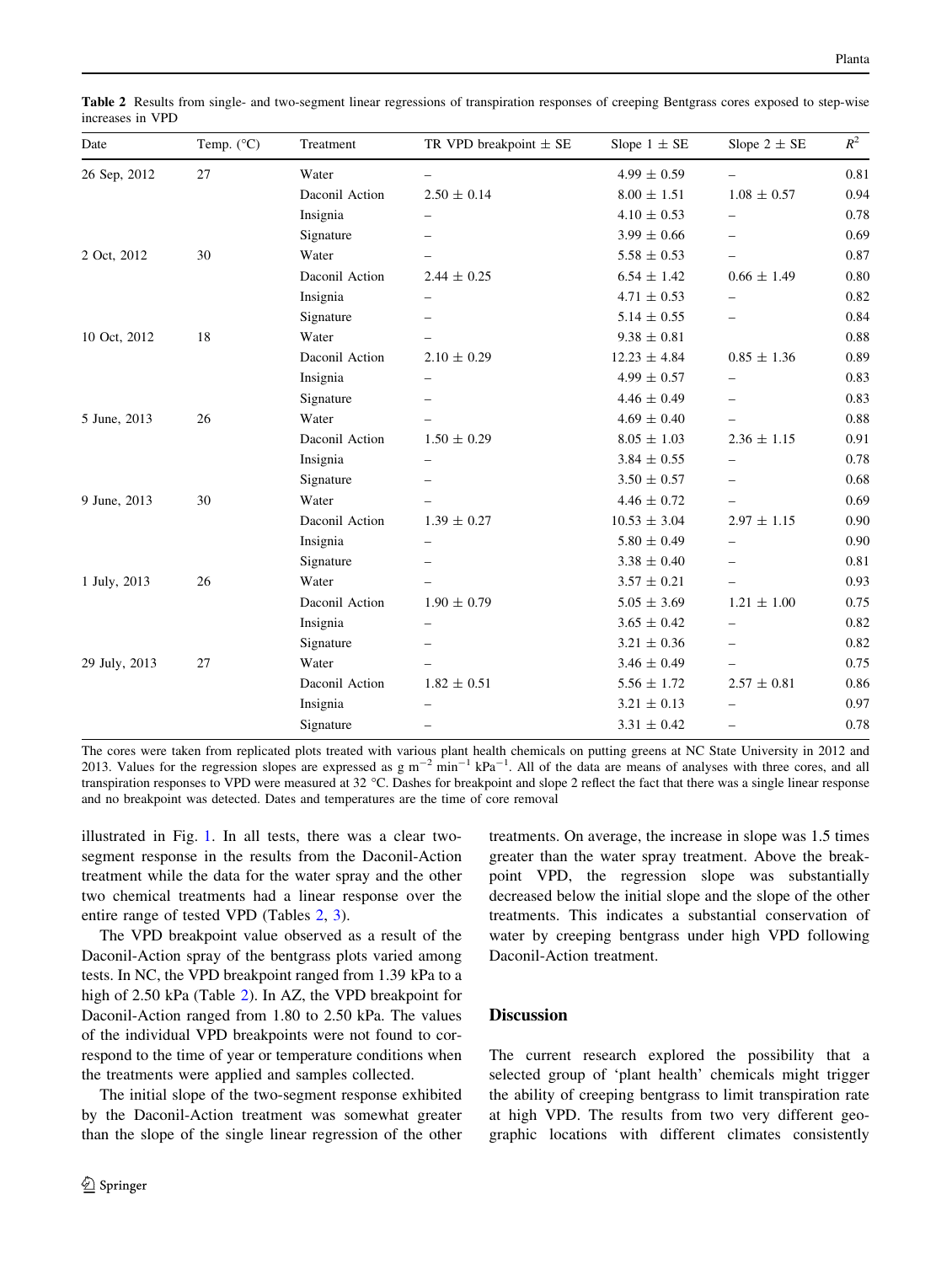| Date          | Temp. $(^{\circ}C)$ | Treatment      | TR VPD breakpoint $\pm$ SE | Slope $1 \pm SE$ | Slope $2 \pm SE$ | $R^2$ |
|---------------|---------------------|----------------|----------------------------|------------------|------------------|-------|
| 10 Aug, 2013  | 34                  | Water          |                            | $3.08 \pm 0.45$  |                  | 0.75  |
|               | 34                  | Daconil Action | $2.30 \pm 0.47$            | $4.65 \pm 0.45$  | $2.42 \pm 0.91$  | 0.96  |
| 16 Sept, 2013 | 37                  | Water          |                            | $3.80 \pm 0.34$  |                  | 0.88  |
|               | 37                  | Daconil Action | $2.50 \pm 1.85$            | $4.56 \pm 0.81$  | $2.76 \pm 2.93$  | 0.88  |
| 26 July, 2014 | 35                  | Water          |                            | $2.34 \pm 0.37$  |                  | 0.83  |
| 9 Aug, 2014   | 33                  | Daconil Action | $2.38 \pm 0.60$            | $3.35 \pm 1.14$  | $0.81 \pm 0.88$  | 0.90  |
| 31 Aug, 2014  | 36                  | Daconil Action | $1.80 \pm 0.39$            | $4.09 \pm 1.12$  | $1.02 \pm 0.53$  | 0.96  |
| 27 Sept, 2014 | 26                  | Water          |                            | $3.17 \pm 0.66$  |                  | 0.74  |
|               |                     |                |                            |                  |                  |       |

<span id="page-4-0"></span>Table 3 Results from single- and two-segment linear regressions of transpiration responses of creeping bentgrass cores exposed to step-wise increases in VPD

The cores were taken from replicated plots treated with various plant health chemicals on putting greens at Desert Mountain, Scottsdale, AZ in 2013 and 2014. Values for the regression slopes are expressed as  $g m^{-2}$  min<sup>-1</sup> kPa<sup>-1</sup>. All of the data are means of analyses with four cores, and all transpiration responses to VPD were measured at 32 °C. Dashes for breakpoint and slope 2 reflect the fact that there was a single linear response and no breakpoint was detected. Dates and temperatures are the time of core removal



Fig. 1 Plots of transpiration rate versus atmospheric vapor pressure deficit for cores collected at Raleigh, NC, on 26 September 2012 from creeping bentgrass plots sprayed with three chemical treatments and water

showed that foliar spraying with Daconil-Action triggered the limited-transpiration response at high VPD, in contrast to the other treatments. The limited-transpiration response became engaged when VPD increased to the range of 1.4–2.5 kPa. This type of response to high VPD has now been identified as a key genetic trait in the development of important drought-tolerant field crops, soybean, corn, and sorghum (Sadok and Sinclair [2009](#page-6-0); Yang et al. [2012](#page-6-0); Gholipoor et al. [2013;](#page-6-0) Seversike et al. [2013;](#page-6-0) Shekoofa et al. [2014](#page-6-0)).

From the two chemical components of Daconil-Action, it seems evident that acibenzolar was responsible for activation of the transpiration-limiting response. This conclusion is based on the fact that the other active ingredient in Daconil-Action is chlorothalonil, and chlorothalonil is also a component of the other two fungicide treatments that did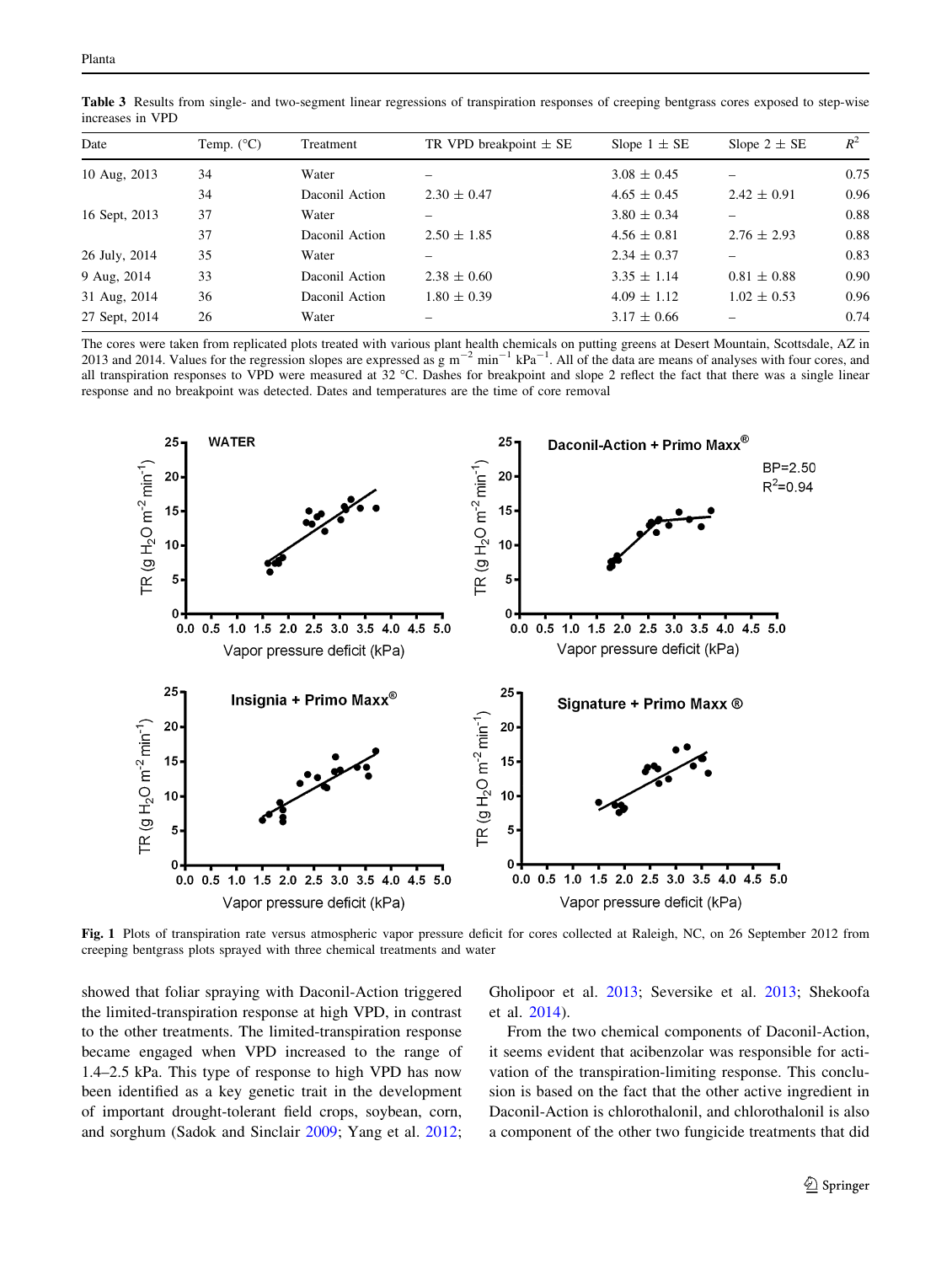<span id="page-5-0"></span>not induce the limited-transpiration response. In addition, there was no indication that the pigment Appear was a controlling factor. It was absent from the Daconil-Action treatment in AZ, and Appear is structurally similar to the pigment in Signature, which did not trigger the limitedtranspiration response to high VPD. We are aware of observations that pigment covers leaf tissues and the suggestion that it could limit gas exchange through stomata (McCarty et al. [2013](#page-6-0)). If that had occurred in our VPD analyses, however, it would most likely lead to uniform lowering of a linear transpiration slope as VPD increased. However, that did not happen in the Signature treatment, nor was there any indication of a VPD breakpoint.

These experiments have generated the first evidence that the limited-transpiration control at high VPD can be chemically induced. The importance cannot be over-stated. It opens the potential for moderating water-deficit stress in bentgrass through a management approach. Water-deficit stress at high temperature is typically the main abiotic stress problem for bentgrass management. The impact on water conservation of the limited-transpiration response at high VPD would be important in many areas where bentgrass is grown. The benefit on water savings would be especially great in AZ. Our preliminary analyses of environmental conditions in AZ indicate that VPD exceeds 2.5 kPa by 09:00 am throughout much of the daylight hours from late May until early October. The maximum VPD can reach values from 4.0 to 5.0 kPa. Even in the humid Southeast, VPD can exceed the 1.5–2.5 breakpoint range in a typical afternoon throughout the summer which coincides with the highest probability of water-deficit stress and wilting. For example, in Raleigh in 2013, which was a relatively rainy year, the VPD exceeded the average measured 1.65 kPa breakpoint in the afternoons of 70 out of 122 days from May until the end of August (Lake Wheeler Rd Field Lab, climate.ncsu.edu/cronos). Consequently, spraying bentgrass with Daconil-Action would be expected to decrease afternoon water loss and the likelihood of wilting. In drier years, one might expect that water use would decline and extend the intervals between irrigation applications.

Functionally, a critical aspect of a limited-transpiration response is that it is present in high temperature ranges when VPD is highest. Finding high temperature stability in the response was one of the more challenging hurdles in the development of drought-tolerant soybean (Carter and Rufty 1993). While the basis for the variation in the VPD breakpoints with the Daconil-Action treatments is not known, there was no obvious destabilization of the response at high temperature as the breakpoint was always present. Furthermore, statistical analyses failed to find a clear relationship with field temperatures, and all transpiration measurements were made at  $32 °C$ , a temperature much higher than the optimal growth range for this coolseason turfgrass. It is conceivable that breakpoints were being influenced by other components in the management programs (e.g., nutrition) or, perhaps, plant acclimation to other environmental signals (Sermons et al. [2012](#page-6-0)). We also cannot know how long the transpiration control persists after Daconil-Action is applied. In this study, cores were collected and VPD measurements made within a day after applications; so it is unclear how much longer the effects would persist. Current management strategies in the Southeast generally involve Daconil-Action applications at 14-day intervals during summer months.

The increase in transpiration rate with Daconil-Action in the low VPD range was surprising. At low VPD, the slope of the transpiration rate increase with VPD averaged 1.5 times greater than for the water spray. In the natural environment, the effect of this greater transpiration rate would be experienced most often in mornings when VPD is still low, and absolute transpiration rate also is low. Therefore, the potential impact of this increase in transpiration would be relatively small compared to total daily water loss. On the other hand, increased morning transpiration rates might allow increased photosynthetic activity as a result of increased stomatal conductance (Kramer [1983](#page-6-0)).

Our results should not be interpreted to mean that Insignia and Signature do not have a beneficial impact during drought stress. Our experiments only tested changes in transpiration with varying VPD. Drought stress can involve a number of negative physiological responses, which end up impacting turfgrass health and quality. The often observed positive impacts of Insignia and Signature during stresses like drought, for example, could reflect positive influences on physiological stability that minimize quality decline (Huang and Xiaozhong [2009\)](#page-6-0).

Author contribution statement A. Shekoofa performed the transpiration measurements and did the initial analysis of results. D. Carley oversaw the field experiments. All authors contributed to examining the results and to preparing the manuscript.

#### References

- Beard JB, Kenna MP (2008) Water quality and quantity issues for turfgrasses in urban landscapes. Ames, CAST, p 298
- Carter TE, Rufty TW (1993) A soybean plant introduction exhibiting drought and aluminum tolerance. In: Kuo EG (ed) Adaptation of vegetables and other food crops to temperature and water stress. Asian Vegetable Research and Development Center Publ, Tainan, pp 335–346
- Cathey SE, Kruse JK, Sinclair TR, Dukes MD (2011) Tolerance of three warm-season turfgrasses to increasing and prolonged soil water deficit. HortScience 46:1550–1555